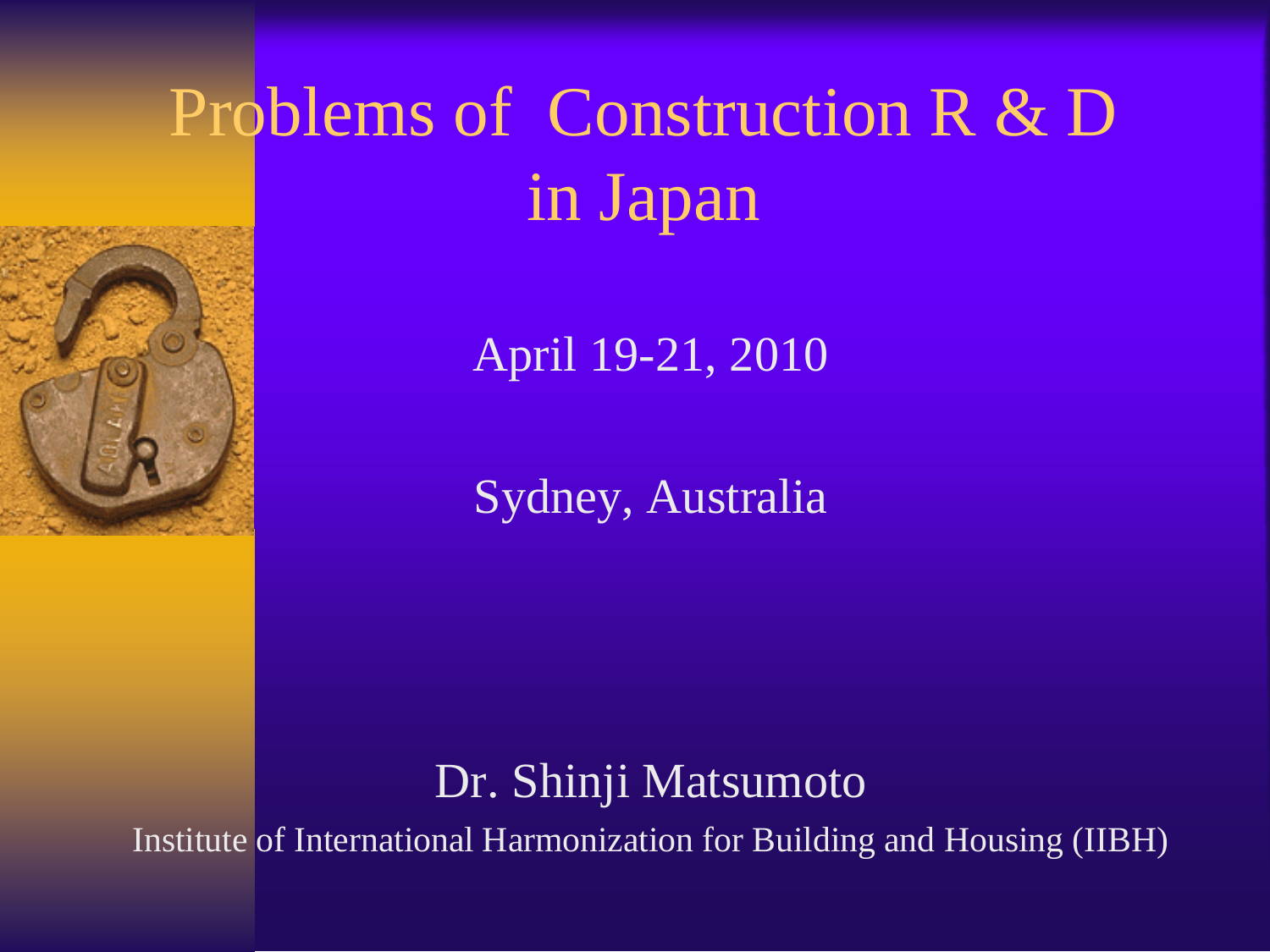

- ♦ Construction Robots
- ♦ IMS ( Intelligent Manufacturing Systems )
- ♦ CALS/EC
- ♦ BIM ( Building Information Modeling )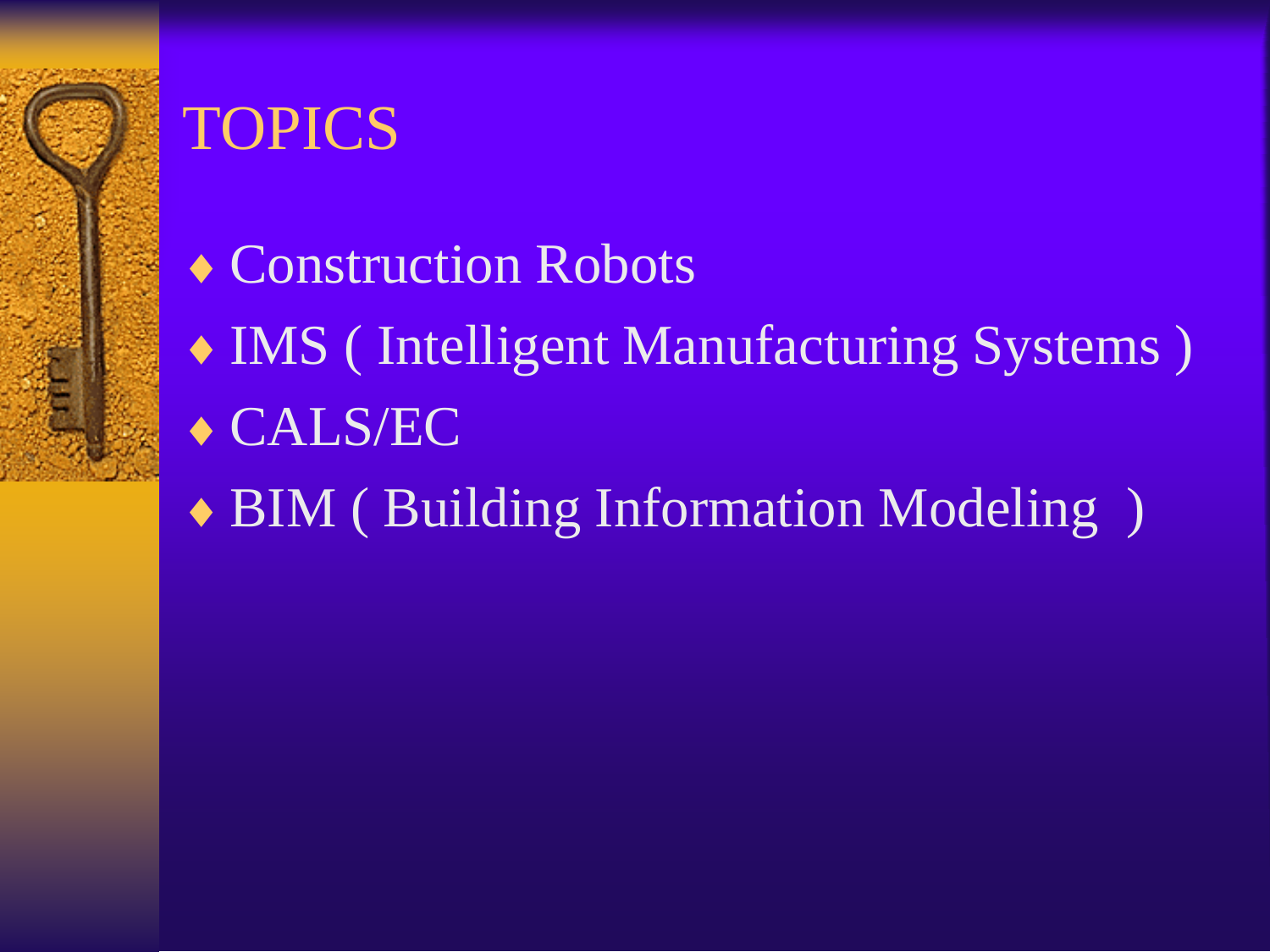

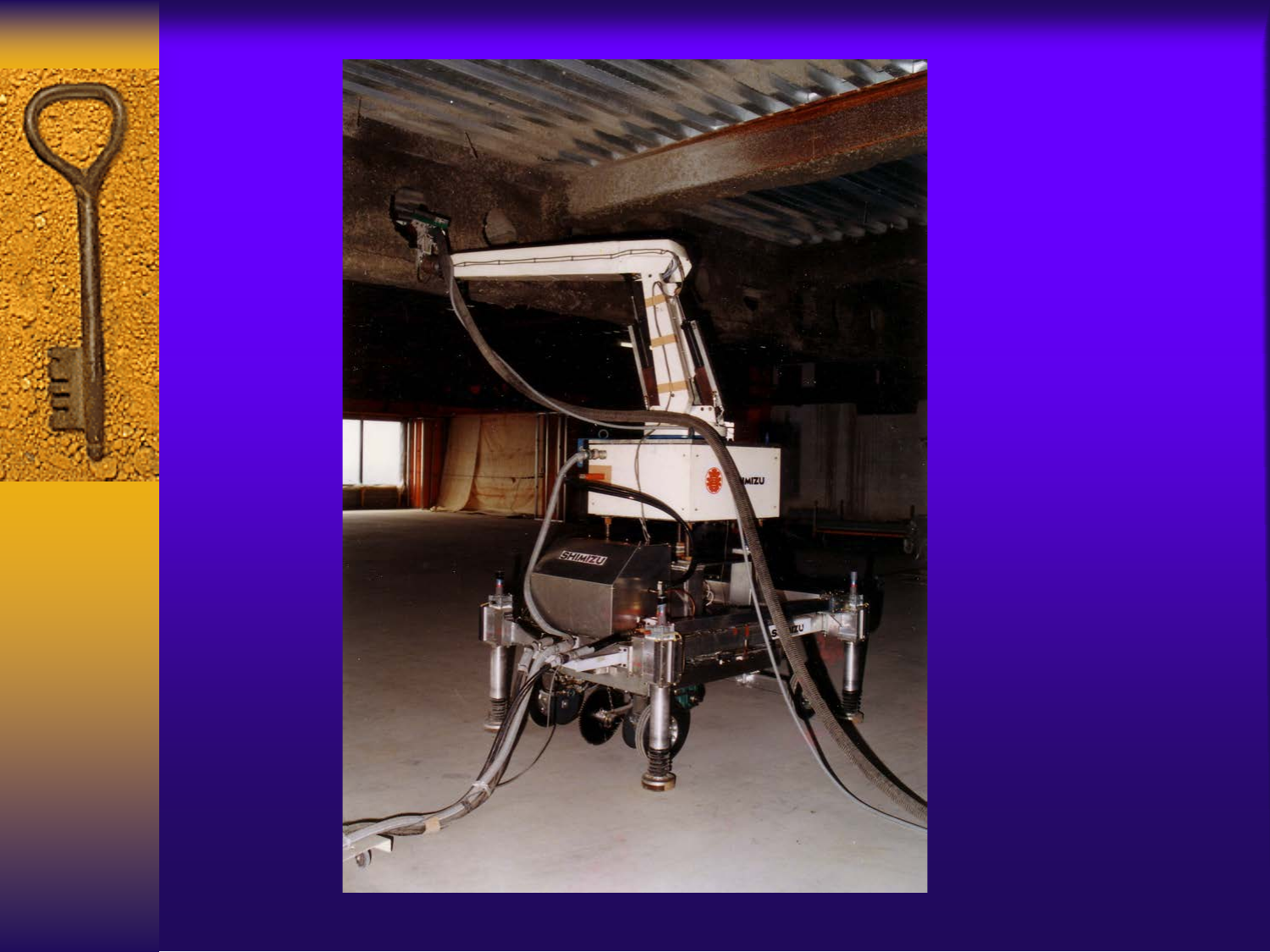

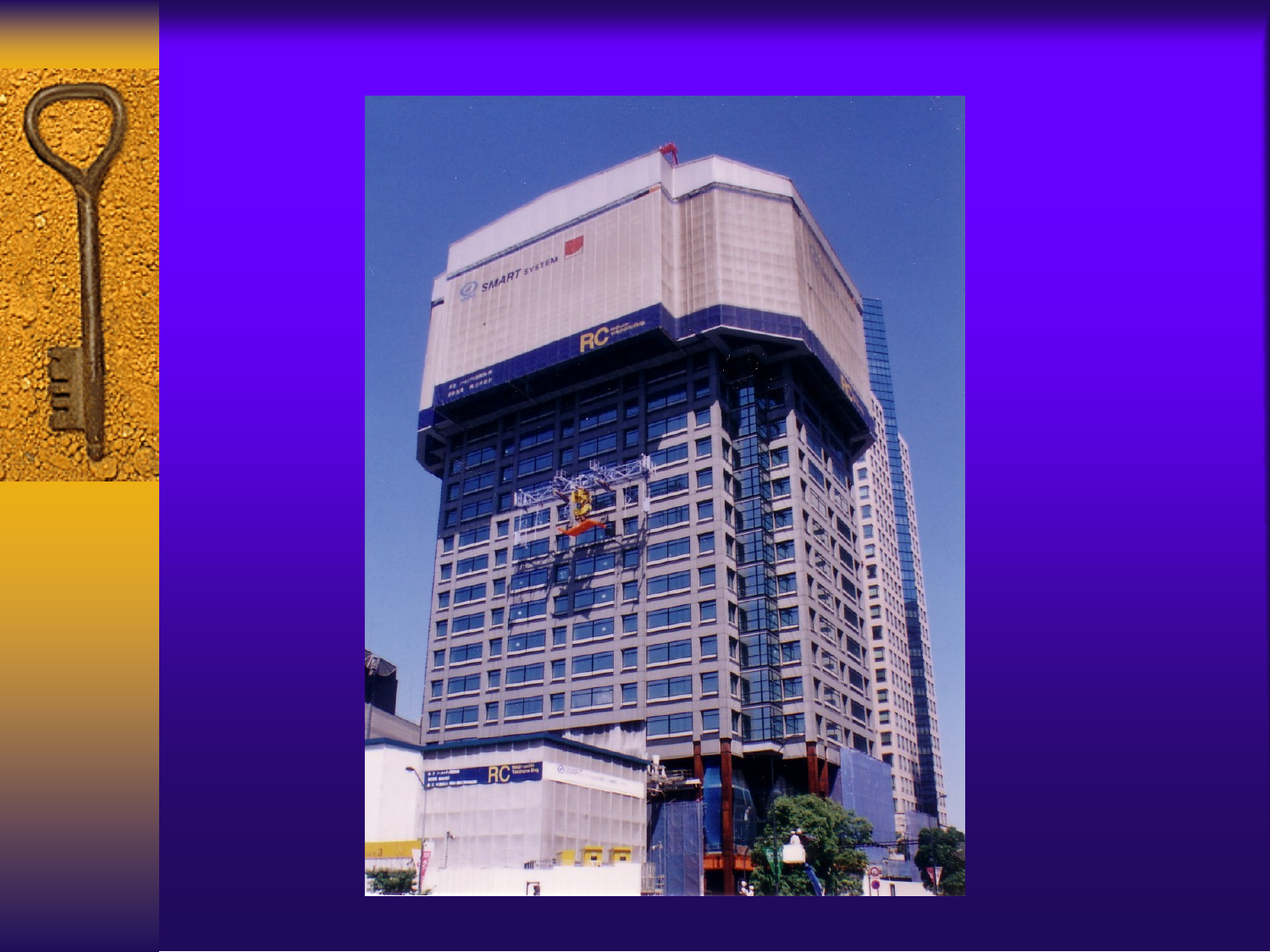

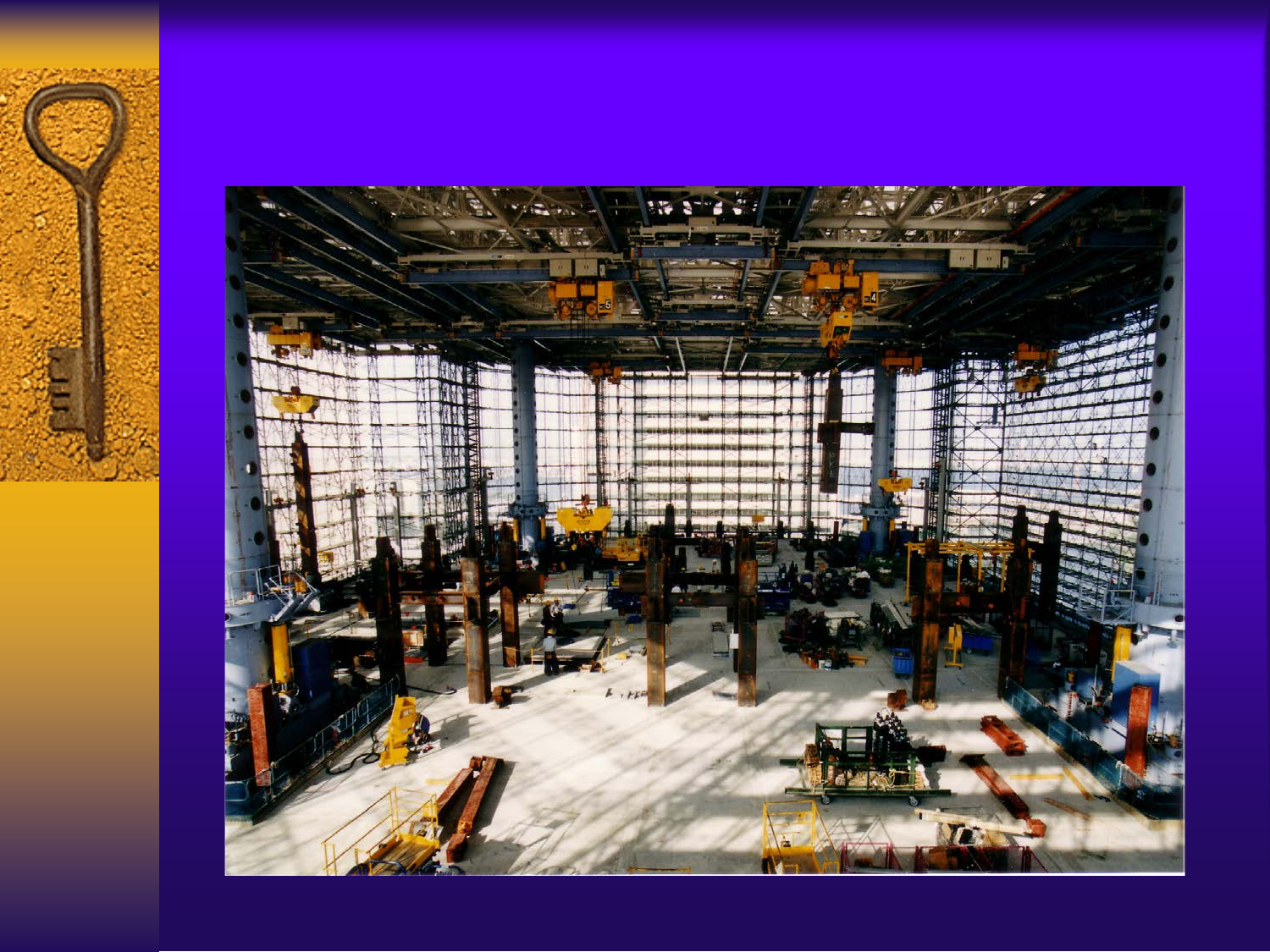# Construction Robots / Construction Automation

#### **Objectives**

- ♦ Reduce Construction Manpower
- ♦ Improve Construction Quality
- ♦ Shorten Construction Period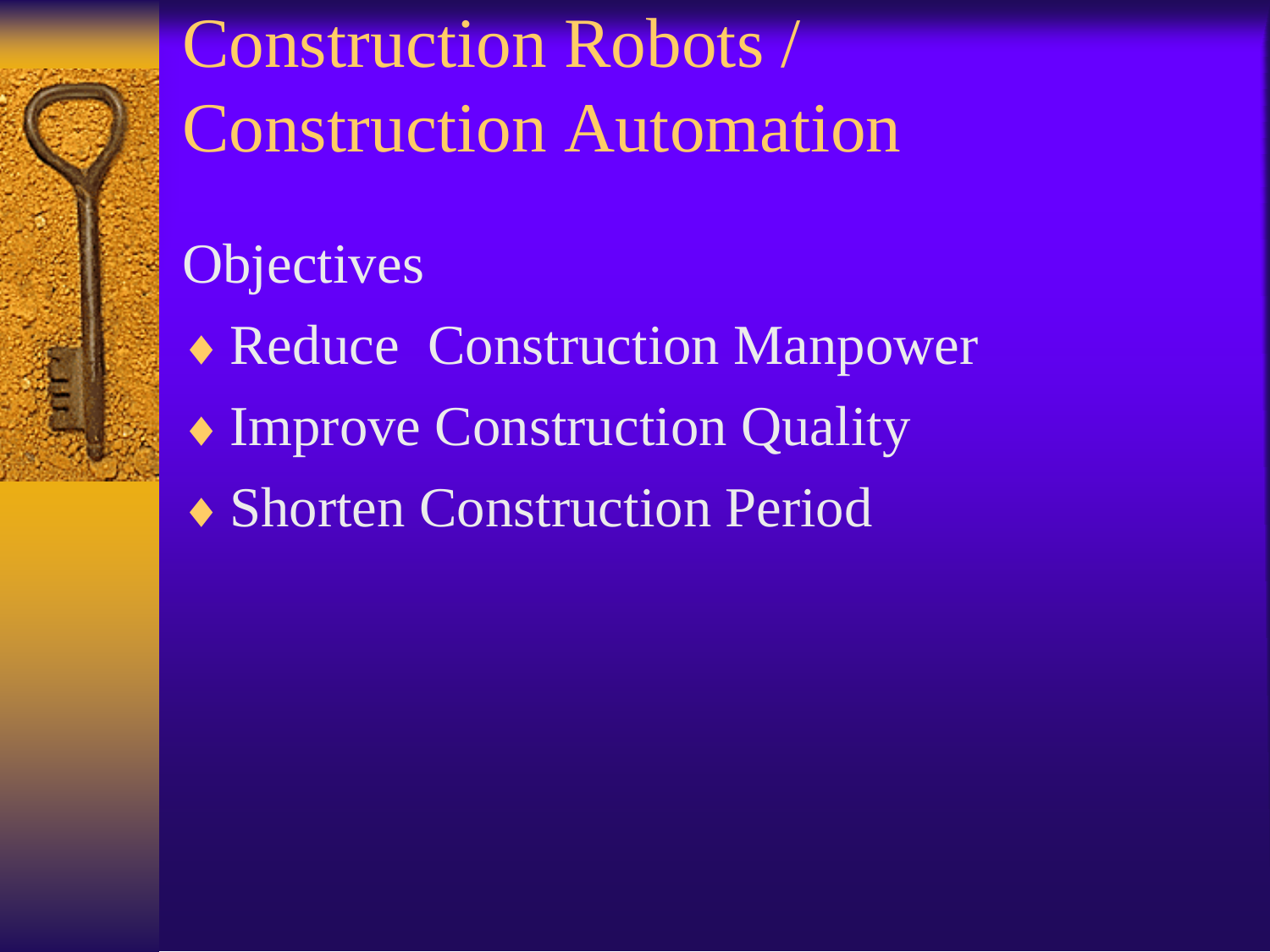#### Problem of Construction Robot / Automation

- ♦ Developed mainly by General Contractors
- ♦ Priority on Productivity
- ♦ Design Restriction, NOT Flexible
- ♦ Increase Construction Cost
- ♦ Building Owners and Architects are NOT Interesting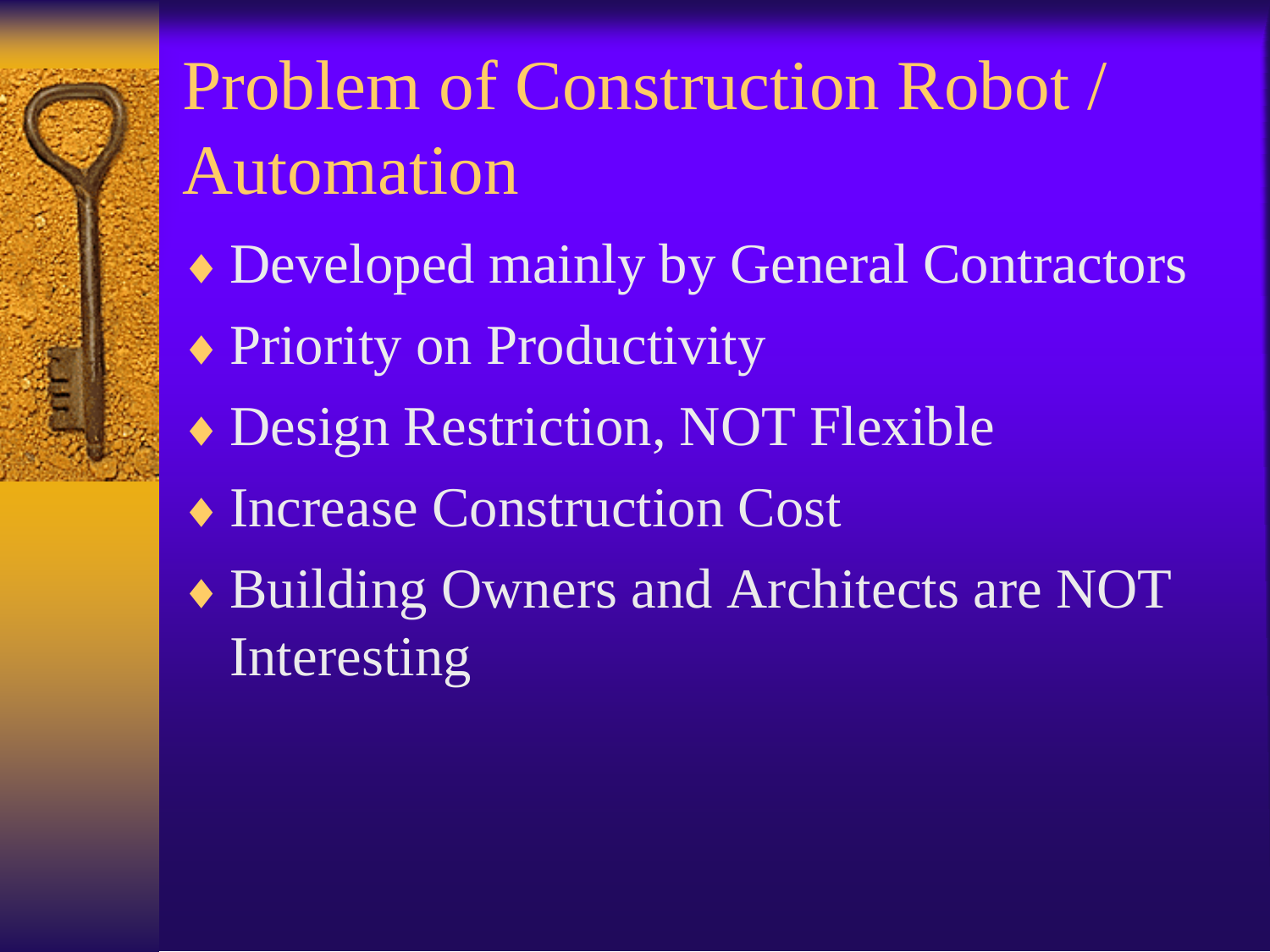# IMS ( Intelligent Manufacturing System )

- ♦ International Joint Research Project Organized by Japanese Government for Future Manufacturing Systems, Started around 1990
- ♦ Japan, EU, USA, and Other Countries Join as a matter of form
- ♦ About 70 Large Manufacturing Companies Join in Japan
- ♦ Large General Contractors Participated in the Program, Watching Future Construction Systems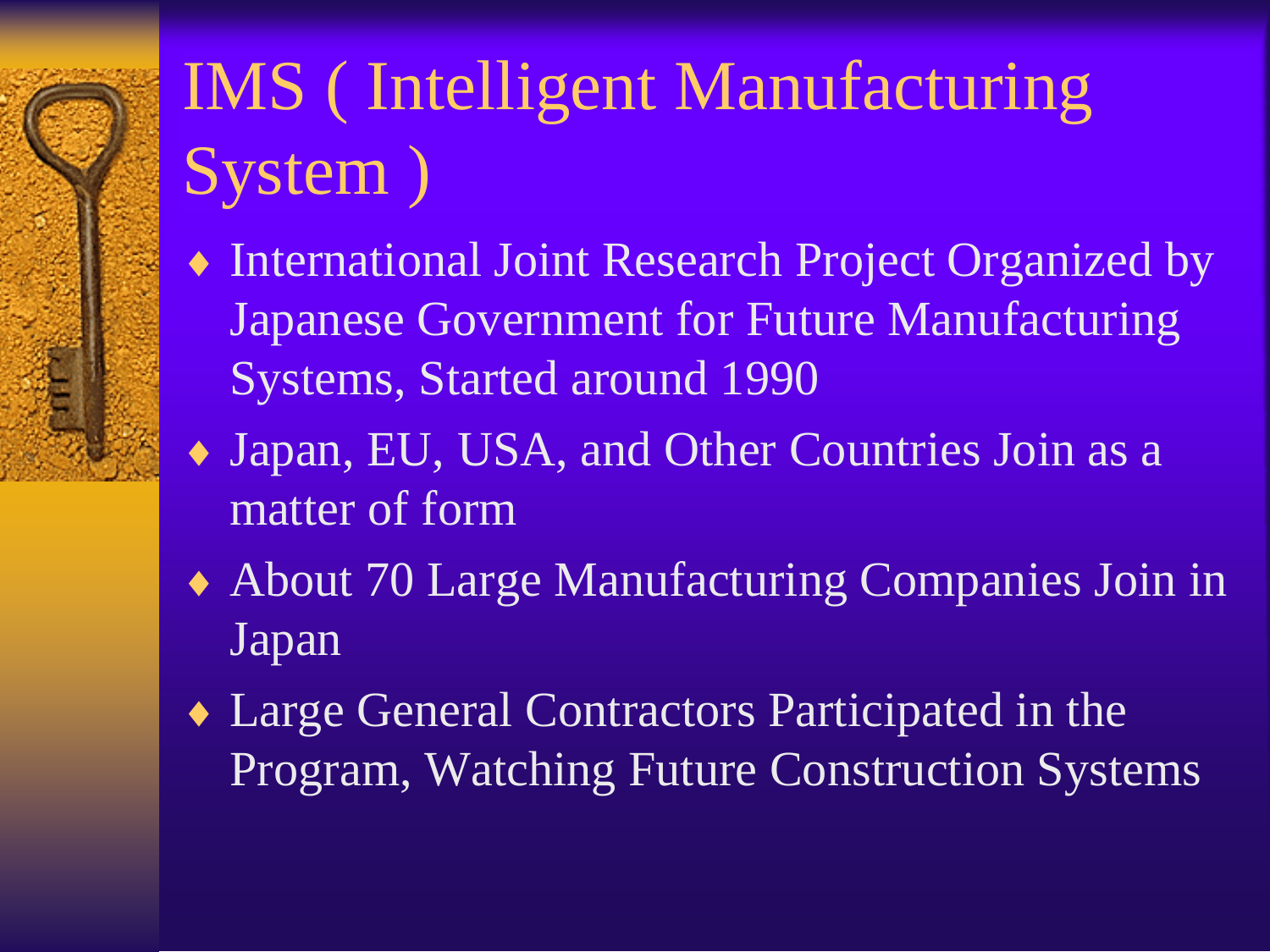# Fruits of IMS

- ♦ Experience about International Joint Research for Future Production Systems
- ♦ Many kinds of Production Concepts Applicable to Production Lines
- ♦ Post Mass Production Paradigm
- ♦ Decentralized Network Systems
- ♦ For Construction Systems, Some Interesting Ideas about Production Systems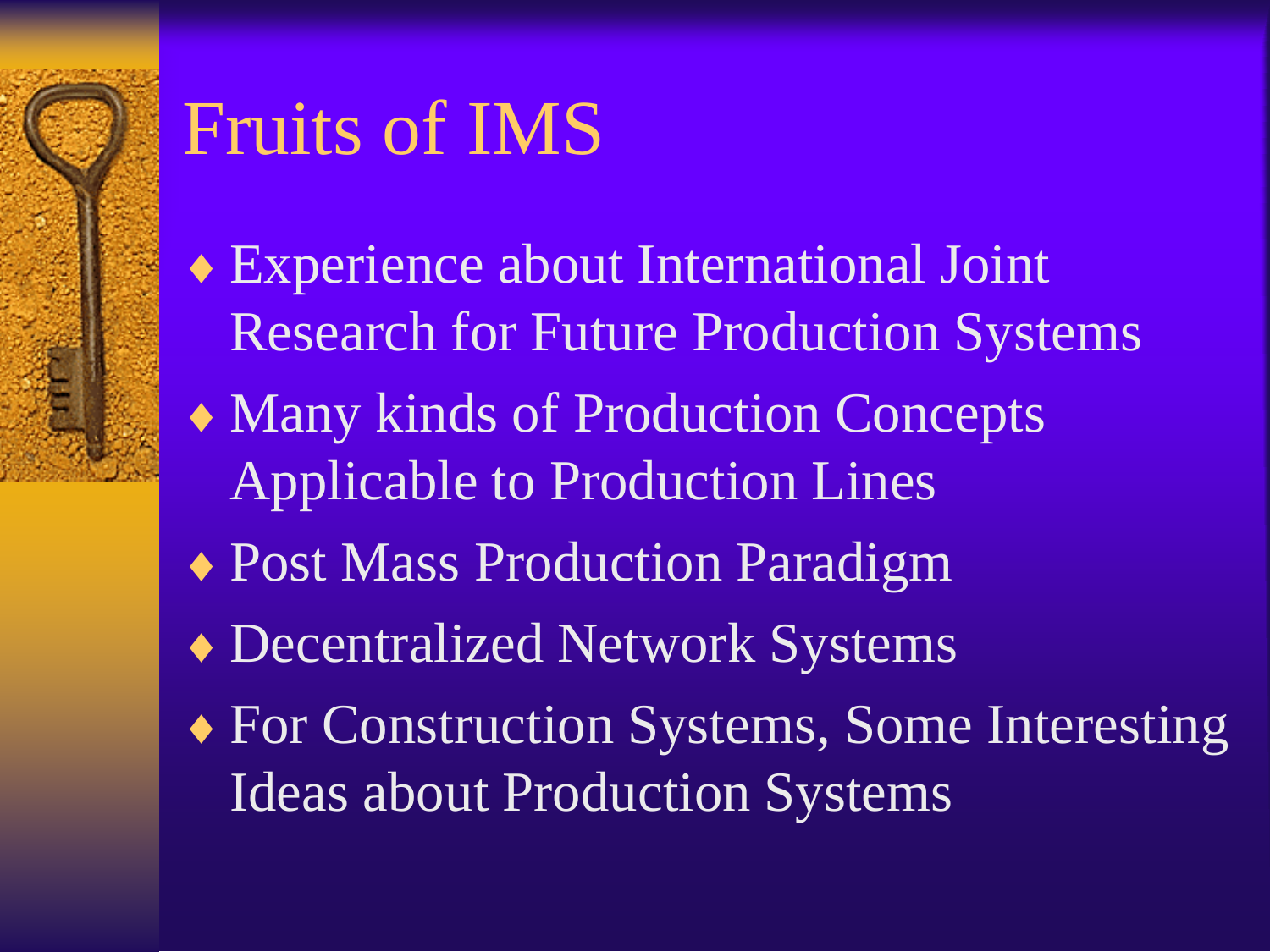#### Problems of IMS from the View Point of Construction

- ♦ Construction Technologies Developed in IMS are NOT so Realistic, Too Futuristic
- ♦ General Contractors Carried Out the Research, but Sub-contractors do NOT Enjoyed so much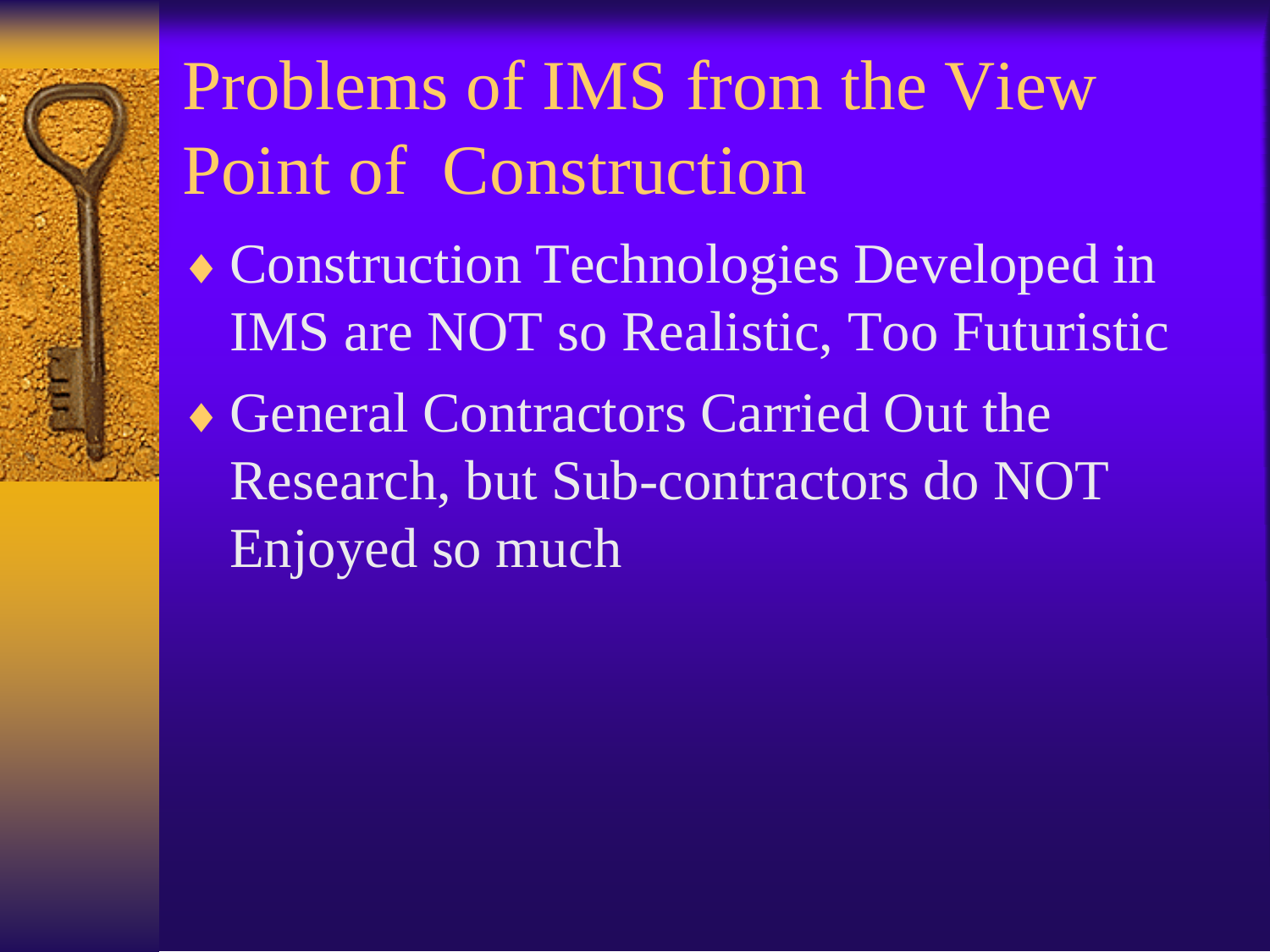# What is CALS? ( Definition )

- ♦ Computer Aided Logistics Support
- ♦ Computer aided Acquisition and Logistic Support
- ♦ Continuous Acquisition and Life-cycle Support
- ♦ Commerce At Light Speed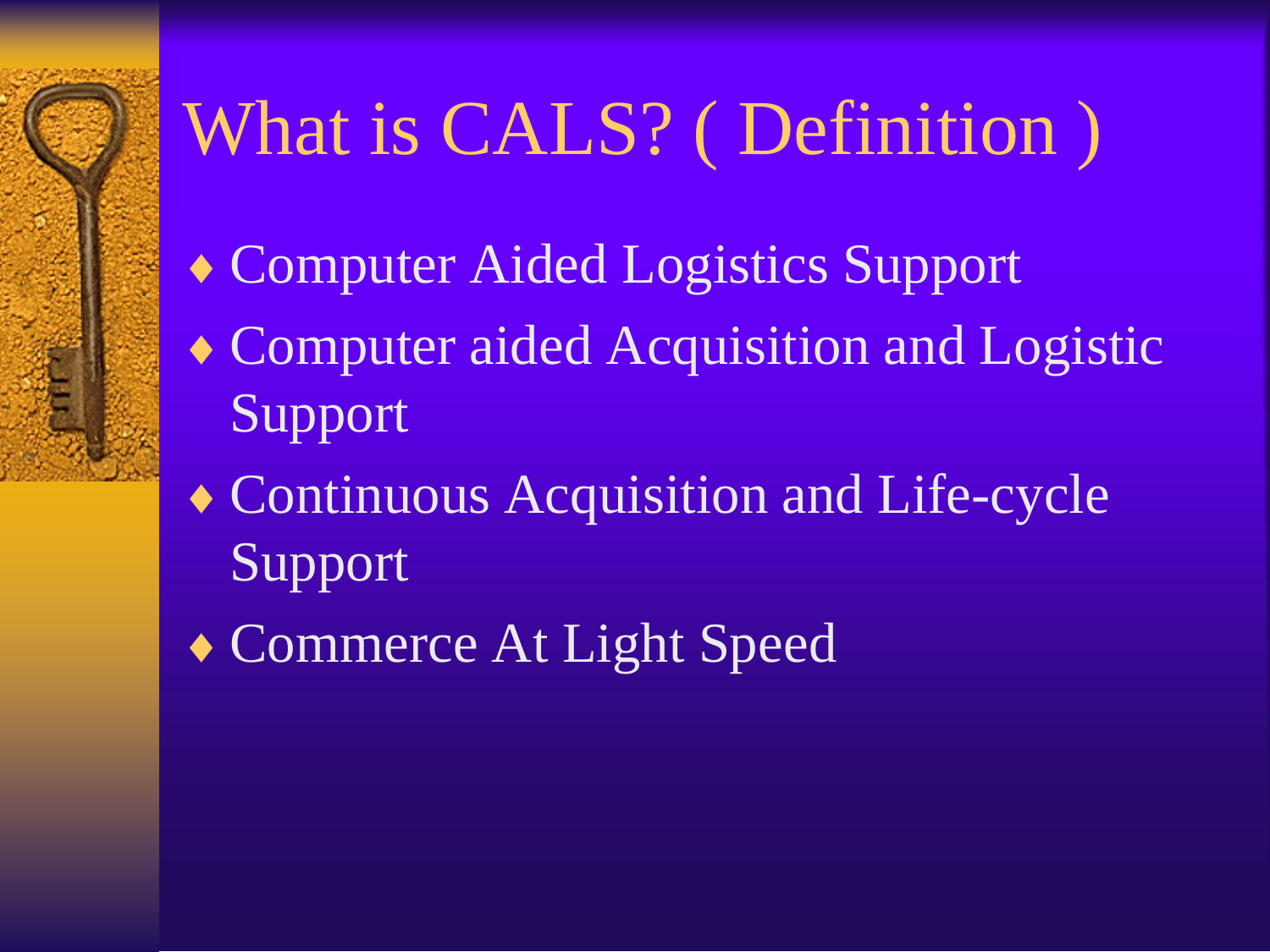## Construction CALS/EC in Japan

- ♦ Original Idea of CALS Came from Logistic Strategy in US Defence
- ♦ Private Sectors Applied the CALS in the World
- National R & D Project Organized by MLIT from 1990 in Japan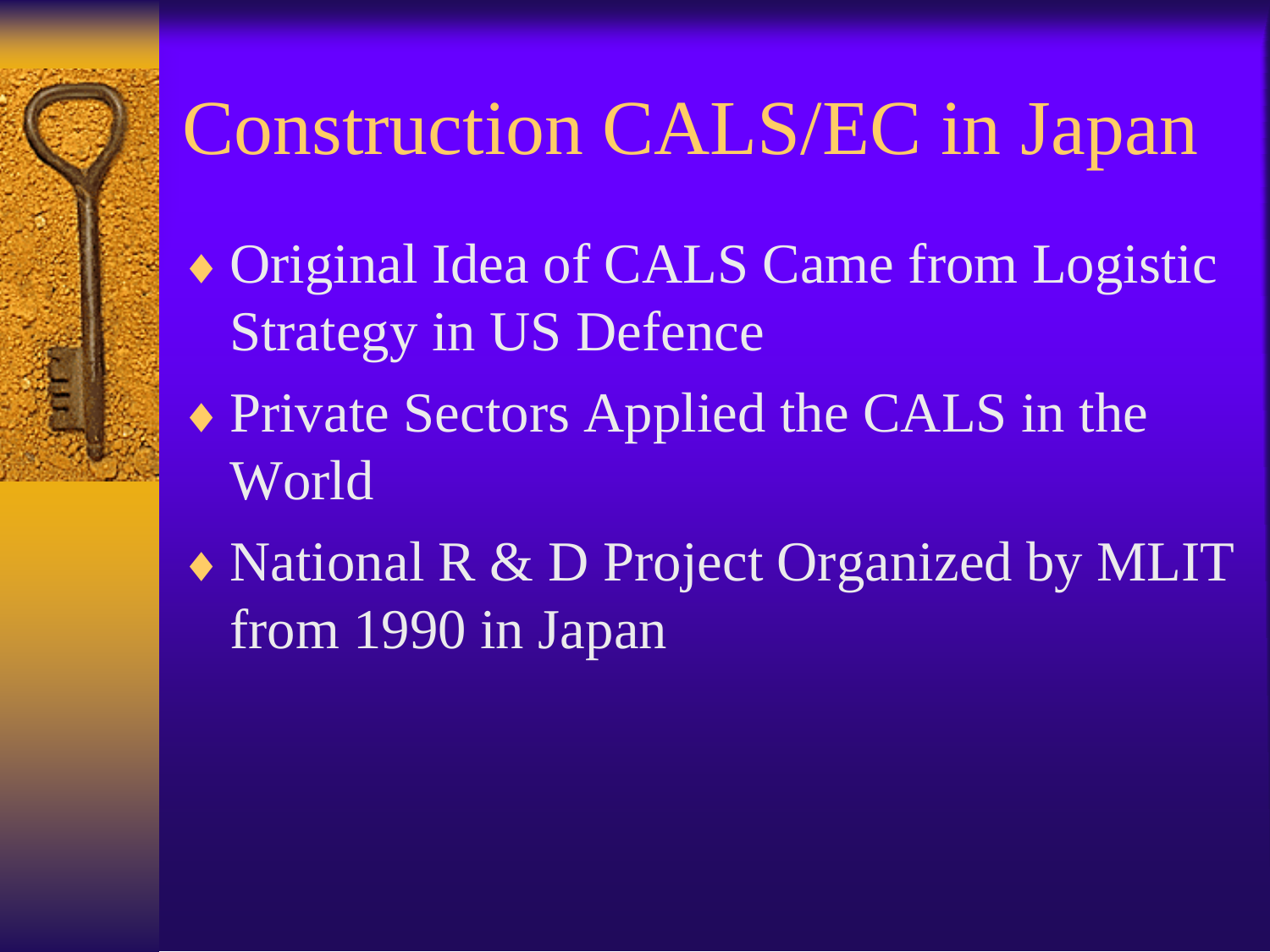#### Fruits of CALS

- ♦ Electronic Delivery ( Electronic Documentaion)
- ♦ Electronic Bidding System
- ♦ CAD Data Exchange System
- ♦ Many Good Applications in Civil Engineering Works
- ♦ Applications in Building Works are Limited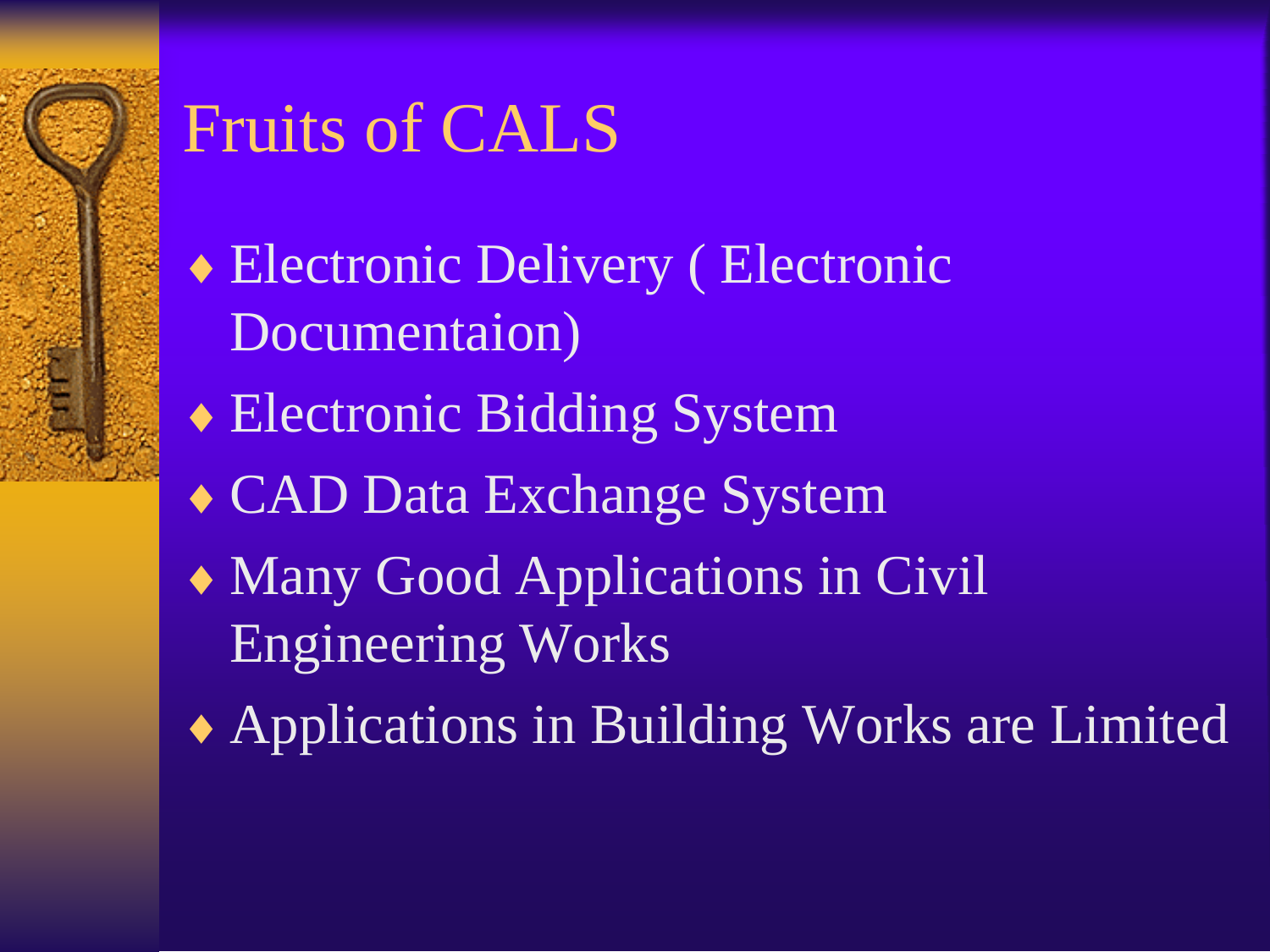#### Problems in Construction CALS/ES

- ♦ Government and General Contractors are very much Interesting
- ♦ But, Architects do NOT Enjoy
- ♦ Design Works are Costly Comparing with Fee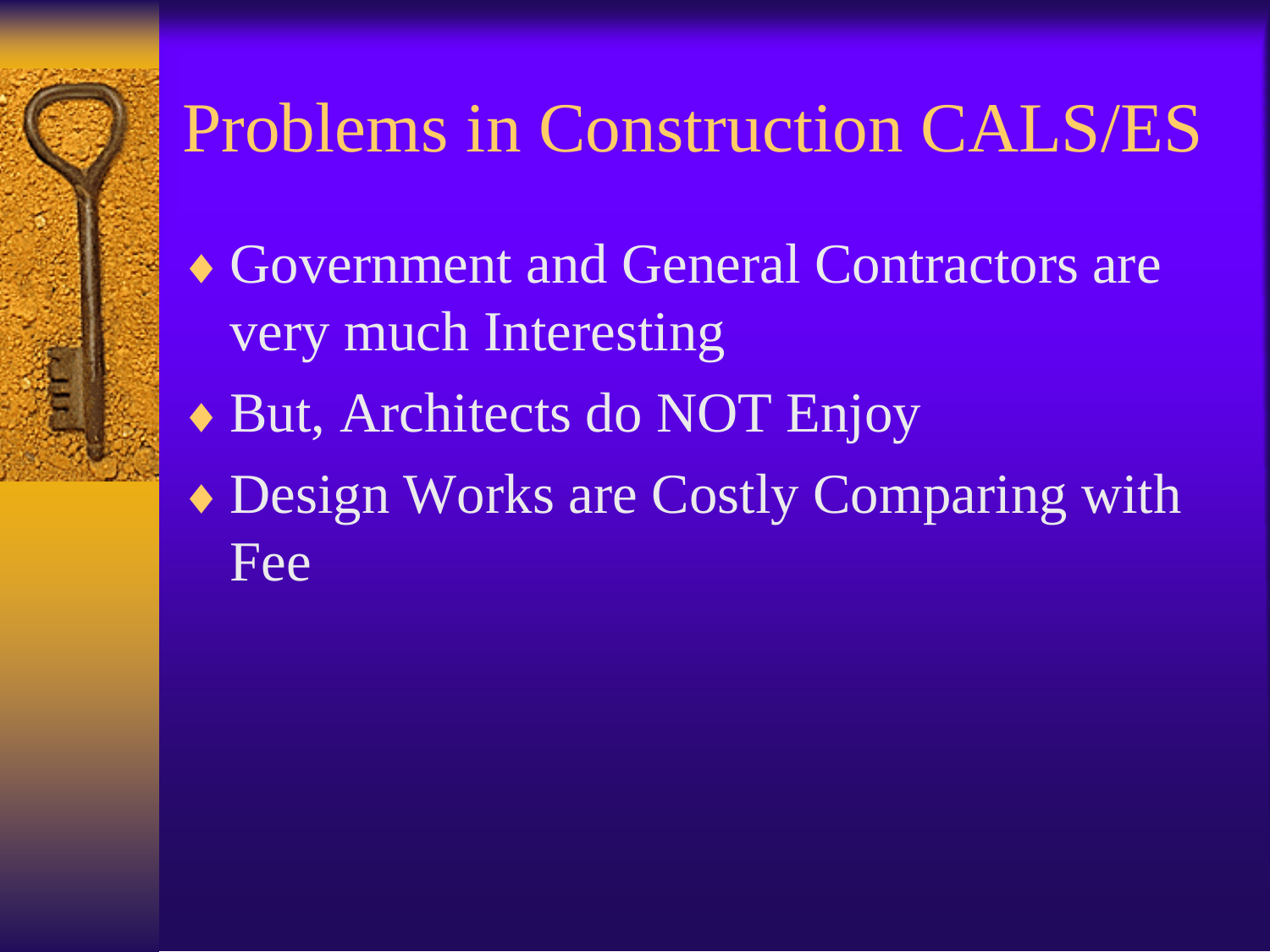## What is going on about BIM?

- ♦ IAI-Japan is Eager to Promote
- ♦ 3D-CAD & Simulation Soft Vendors are Enthusiastic to Sell their Products
- ♦ Few Architects are Interesting
- Some General Contractors are Interesting
- ♦ Government is Hesitate to Apply Entirely
- ♦ Government has to change their Administration Systems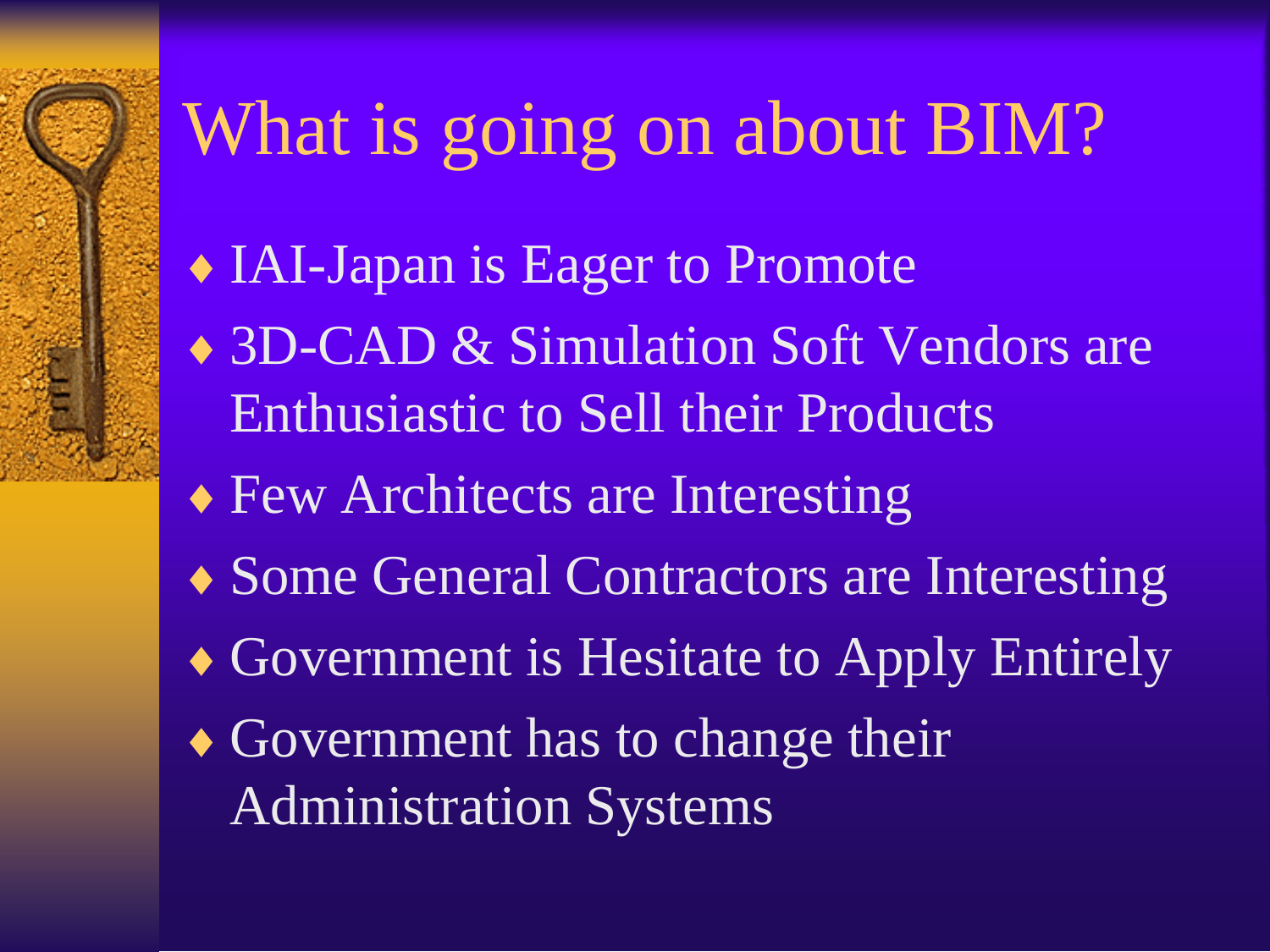# Problems of BIM in Japan

- ♦ Players ( Government, Architects, Contractors, etc.) are NOT Harmonized very much
- ♦ Information about Good Examples are NOT **Open**
- ♦ Owners and Contractors don't Like to Disclose Project Information
- ♦ They Tend to Enjoy Exclusive Situation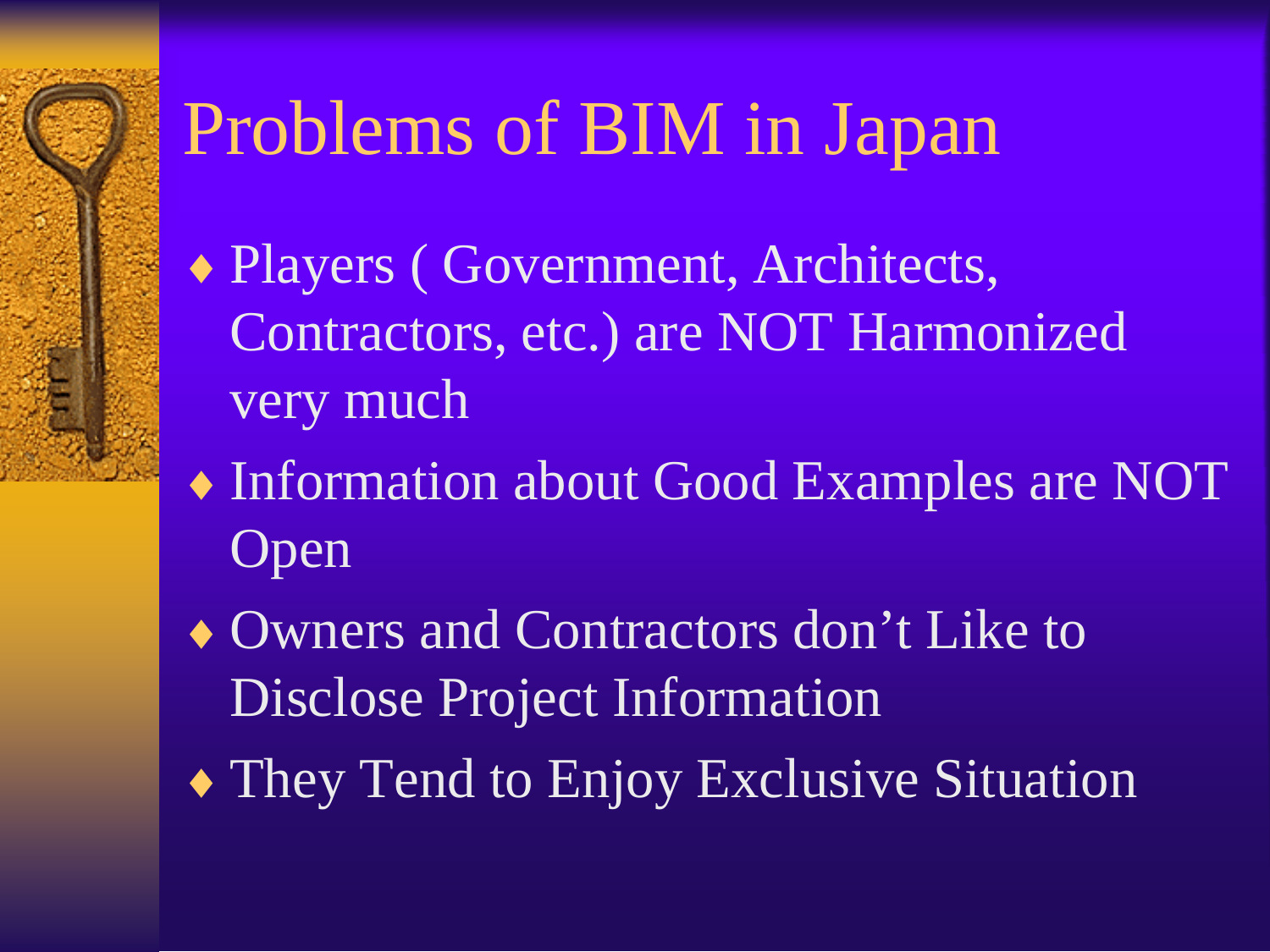#### Conclusion for Future R & D

- ♦ Cooperation between All Players
- ◆ Competition is Essential for Active R & D
- ♦ Balance between Cooperation & Competition
- ♦ It is very Difficult to Get Balance Inside of the **Country**
- ♦ Foreign Countries Movements are Important
- ♦ It is the Significance of ICIS